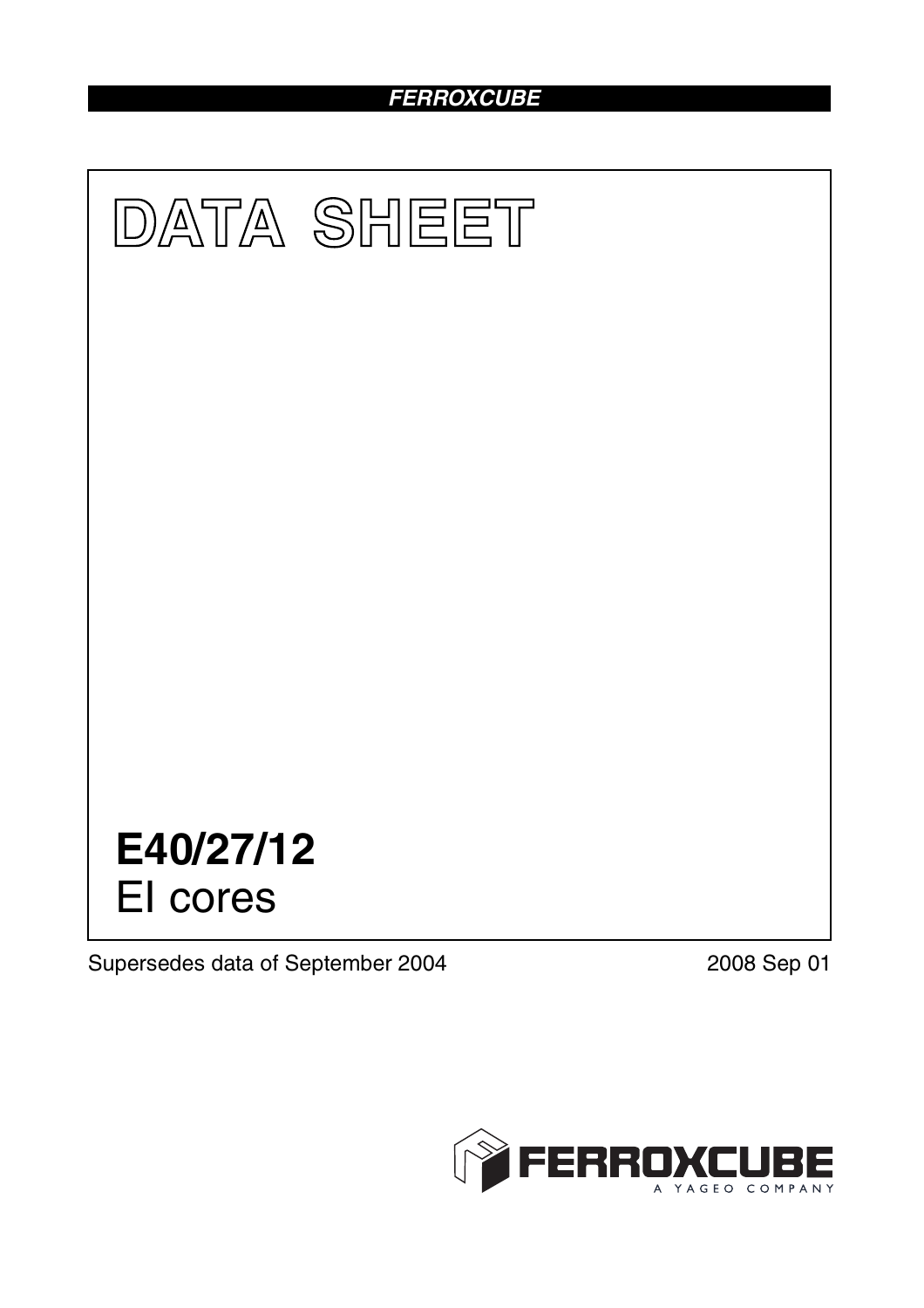# EI cores E40/27/12

# **CORES**

# **Effective core parameters of an E / I combination**

| <b>SYMBOL</b>             | <b>PARAMETER</b> | <b>VALUE</b> | <b>UNIT</b>     |
|---------------------------|------------------|--------------|-----------------|
| $\Sigma(I/A)$             | core factor (C1) | 0.542        | $mm-1$          |
| $V_{e}$                   | effective volume | 11100        | mm <sup>3</sup> |
| $\mathsf{I}_\mathsf{e}$   | effective length | 77.5         | mm              |
| $A_{\rm e}$               | effective area   | 143          | mm <sup>2</sup> |
| $\mathbf{A}_{\text{min}}$ | minimum area     | 133          | mm <sup>2</sup> |
| m                         | mass of E core   | $\approx 42$ | g               |
| m                         | mass of I core   | $\approx$ 17 | g               |

# **Ordering information for I cores**

| <b>GRADE</b> | <b>TYPE NUMBER</b> |  |
|--------------|--------------------|--|
| 3C90         | I40/7.5/12-3C90    |  |





#### **Core halves for use in combination with an I core**

A<sub>L</sub> measured in combination with an I core, clamping force for A<sub>L</sub> measurements  $40 \pm 20$  N;

| <b>GRADE</b> | Αı<br>(nH)    | μe             | <b>AIR GAP</b><br>$(\mu m)$ | <b>TYPE NUMBER</b> |
|--------------|---------------|----------------|-----------------------------|--------------------|
| 3C90         | 4110 ± 25 $%$ | $\approx$ 1770 | $\approx$                   | E40/27/12-3C90     |

# **Properties of core sets under power conditions**

| <b>GRADE</b>              | B (mT) at                                       | CORE LOSS (W) at                                     |                                                       |  |
|---------------------------|-------------------------------------------------|------------------------------------------------------|-------------------------------------------------------|--|
|                           | $H = 250$ A/m;<br>$f = 25$ kHz;<br>$T = 100 °C$ | $f = 25$ kHz;<br>$\hat{B} = 200$ mT;<br>$T = 100 °C$ | $f = 100$ kHz;<br>$\hat{B} = 100$ mT;<br>$T = 100 °C$ |  |
| E40/27/12+I40/7.5/12-3C90 | $\geq$ 330                                      | $\leq 1.3$                                           | $\leq 1.3$                                            |  |